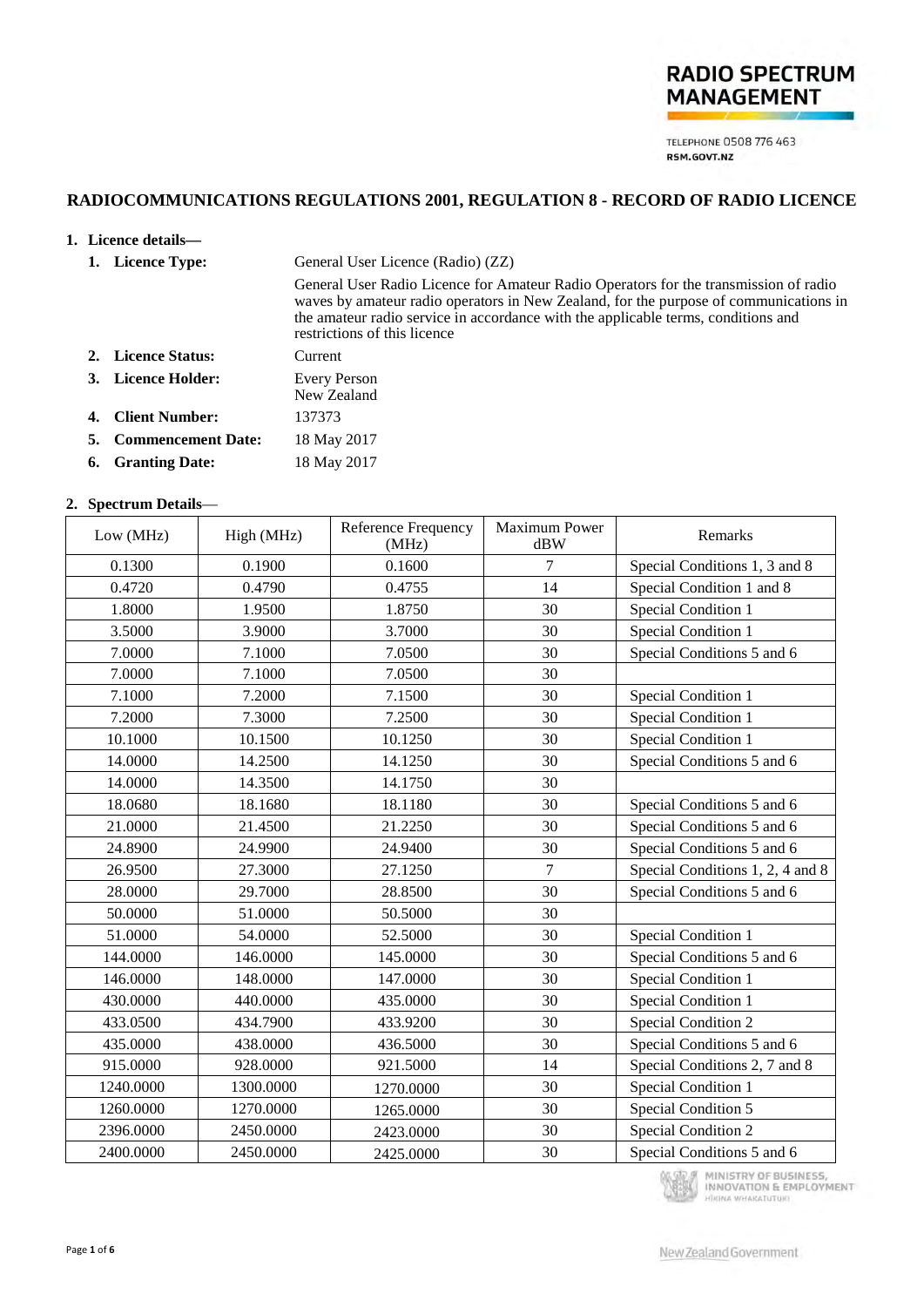| Low (MHz)   | High (MHz)   | Reference Frequency<br>(MHz) | <b>Maximum Power</b><br>dBW | Remarks                       |
|-------------|--------------|------------------------------|-----------------------------|-------------------------------|
| 3300.0000   | 3410.0000    | 3355.0000                    | 30                          | Special Condition 1           |
| 3400.0000   | 3410.0000    | 3405.0000                    | 30                          | Special Conditions 5 and 6    |
| 5650.0000   | 5670.0000    | 5660.0000                    | 30                          | Special Condition 5           |
| 5650,0000   | 5850,0000    | 5750.0000                    | 30                          | Special Condition 2           |
| 5830.0000   | 5850.0000    | 5840.0000                    | 30                          | Special Condition 6           |
| 10000.0000  | 10500.0000   | 10250.0000                   | 30                          | Special Condition 1           |
| 10450.0000  | 10500.0000   | 10475.0000                   | 30                          | Special Conditions 5 and 6    |
| 24000.0000  | 24050.0000   | 24025.0000                   | 30                          | Special Conditions 2, 5 and 6 |
| 24050.0000  | 24250.0000   | 24150.0000                   | 30                          | Special Conditions 1 and 2    |
| 47000.0000  | 47200.0000   | 47100.0000                   | 30                          | Special Conditions 5 and 6    |
| 76000.0000  | 81000.0000   | 78500.0000                   | 30                          | Special Conditions 1, 5 and 6 |
| 122250.0000 | 123000.0000  | 122625.0000                  | 30                          | Special Conditions 1 and 2    |
| 134000.0000 | 136000.0000  | 135000.0000                  | 30                          |                               |
| 134000.0000 | 141000.0000  | 137500.0000                  | 30                          | Special Conditions 5 and 6    |
| 136000.0000 | 141000.0000  | 138500.0000                  | 30                          | Special Condition 1           |
| 241000.0000 | 248000.0000  | 244500.0000                  | 30                          | Special Condition 1           |
| 241000.0000 | 250000.0000  | 245500.0000                  | 30                          | Special Conditions 5 and 6    |
| 244000.0000 | 246000.0000  | 245000.0000                  | 30                          | Special Condition 2           |
| 248000.0000 | 250000.0000  | 249000.0000                  | 30                          |                               |
| 275000.0000 | 1000000.0000 | 637500.0000                  | 30                          | Special Conditions 1 and 3    |

#### **3. Site Details**—

(1) Transmit Location: All New Zealand.

(2) Receive Location: All New Zealand.

## **4. Special conditions—**

- 1. These frequencies are, or may be, allocated for use by other services. Amateur operators must accept interference from, and must not cause interference to, such other services.
- 2. These frequencies are designated for industrial, scientific and medical (ISM) purposes. These frequencies may also be allocated to Short Range Device (SRD) services. Amateur operators must accept interference from ISM and SRD services within these frequency ranges.
- 3. Allocated to the amateur service on a temporary basis until further notice.
- 4. Use is limited to telemetry or telecommand.
- 5. These frequencies may also be used for amateur satellite communications in the earth-to-space direction.
- 6. These frequencies may also be used for amateur satellite communications in the space-to-earth direction.
- 7. Amateur operators must ensure that unwanted emissions from 800-915 MHz must not exceed -79 dBW (-49 dBm e.i.r.p.). The reference bandwidth for emissions is 100 kHz.
- 8. The maximum power is the radiated power in dBW e.i.r.p.

#### **5. General conditions applying to all transmissions under this licence—**

- 1. The use of callsigns, including temporary and club callsigns, must be in accordance with publication PIB 46 "Radio Operator Certificate and Callsign Rules" published at www.rsm.govt.nz.
- 2. Callsigns must be transmitted at least once every 15 minutes during communications.
- 3. National and international communication is permitted only between amateur stations, and is limited to matters of a personal nature, or for the purpose of self-training, intercommunication and radio technology investigation, solely with a personal aim and without pecuniary interest. The passing of brief messages of a personal nature on behalf of other persons is also permitted, provided no fees or other consideration is requested or accepted.
- 4. Communications must not be encoded for the purpose of obscuring their meaning, except for control signals by the operators of remotely controlled amateur stations.
- 5. Amateur stations must, as far as is compatible with practical considerations, comply with the latest ITU-R recommendations to the extent applicable to the amateur service.
- 6. In accordance with Article 25 of the International Radio Regulations, amateur operators are encouraged to prepare for, and meet, communication needs in support of disaster relief.
- 7. Amateur beacons, repeaters and fixed links may not be established pursuant to this licence.
- 8. Unwanted emissions outside the frequency bands specified in this Schedule must comply with the requirements of technical standard ETSI ETS 300 684 published by the European Telecommunications Standards Institute (ETSI).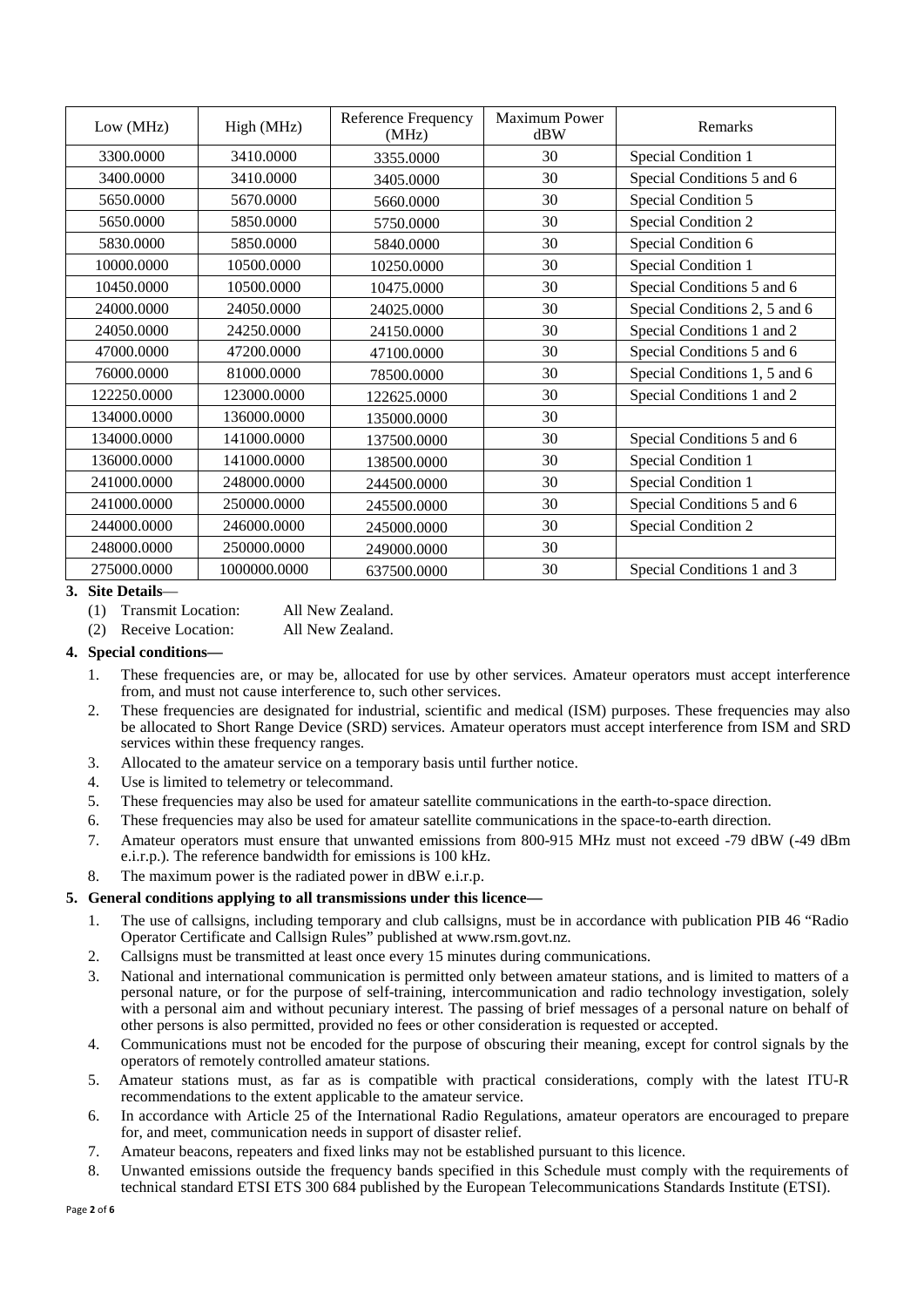- 9. The frequency ranges, maximum power of transmissions within those frequencies ranges, and designated uses of frequencies are those prescribed in this licence. All transmissions in a given frequency range must comply with any special conditions relating to that frequency range.
- 10. Should interference occur to services licensed pursuant to a radio licence or a spectrum licence, the chief executive reserves the right to require and ensure that any transmission pursuant to this licence changes frequency, reduces power, or ceases operation.
- 11. Except as provided to the contrary in this licence, maximum power in dBW is the peak envelope power (PX) of the radio transmitter, as defined in the International Radio Regulations Article 1, No. 1.157.

#### **6. Terms, conditions and restrictions applying to New Zealand amateur operators**

- 1. Persons who hold a General Amateur Operator's Certificate of Competency and a callsign issued pursuant to the Regulations may operate an amateur radio station in New Zealand.
- 2. The callsign prefix of "ZL" may be substituted with the prefix "ZM" by the callsign holder for the period of, and participation in, a recognised contest, or as the control station for special event communications.
- 3. Operation on amateur bands between 5 MHz and 25 MHz is not permitted unless a person has held a General Amateur Operators Certificate of Competency for three months and logged 50 contacts during this period. The person must keep the logbook record for at least one year and, during this period, produce it at the request of the chief executive.

#### **7. Terms, conditions and restrictions applying to visiting amateur operators**

- 1. Persons visiting New Zealand who hold a current amateur certificate of competency, authorisation or licence issued by another administration, may operate an amateur station in New Zealand for a period not exceeding 90 days, provided the certificate, authorisation or licence meets the requirements of Recommendation ITU-R M.1544 or CEPT T/R 61-01 or CEPT T/R 61-02 and is produced at the request of the chief executive.
- 2. The visiting overseas operator must use the national callsign allocated by the other administration to the operator, in conjunction with the prefix or suffix "ZL", except where subsection (3) applies, which is to be separated from the national callsign by the character "/" (telegraphy), or the word "stroke" (telephony).
- 3. The visiting overseas operator may use the prefix or suffix:
	- a. ZL7 when visiting the Chatham Islands
	- b. ZL8 when visiting the Kermadec Islands
	- c. ZL9 when visiting the Sub-Antarctic Islands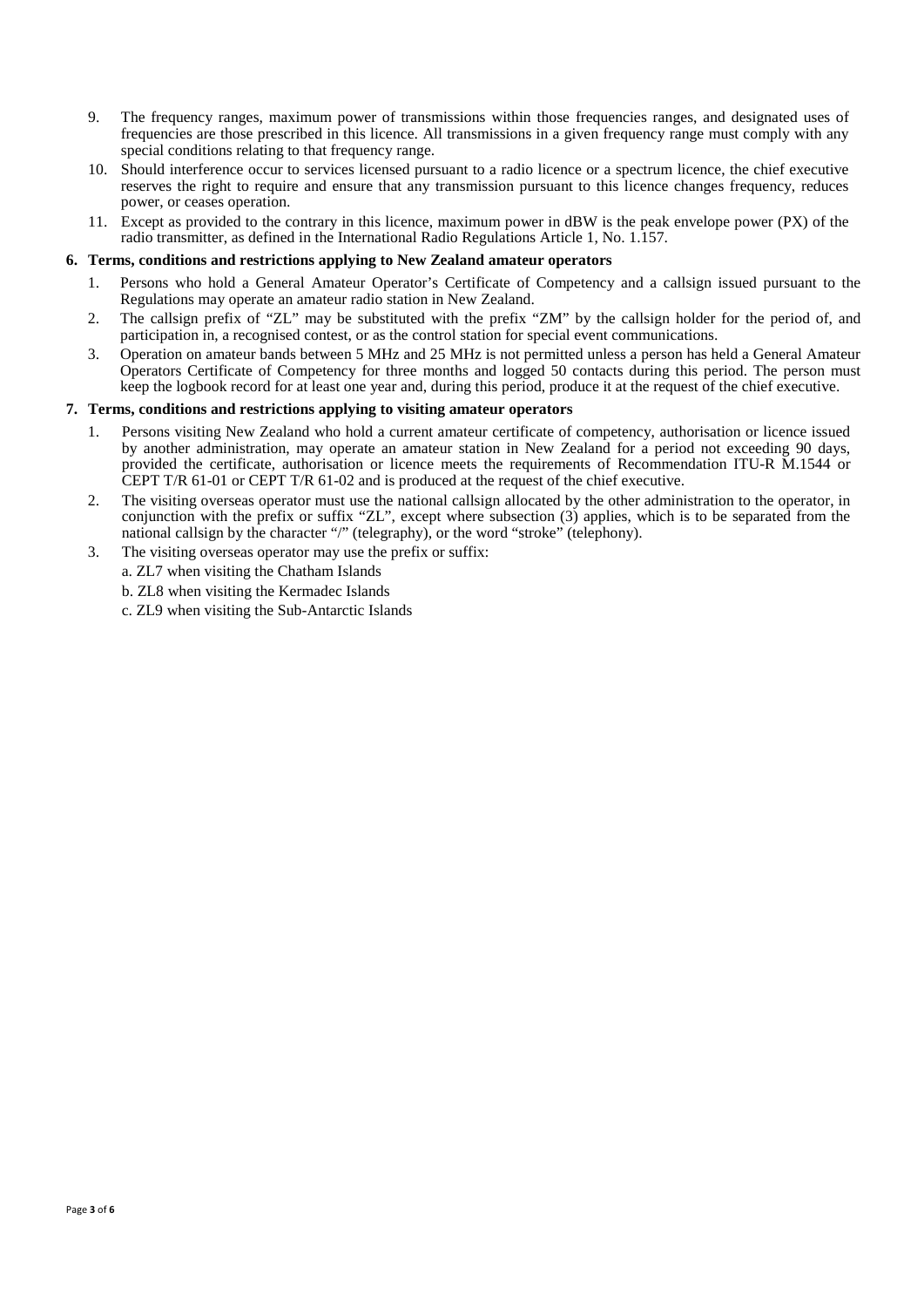## **RADIO LICENCE GENERAL CONDITIONS**

#### TERMS, CONDITIONS, AND RESTRICTIONS APPLYING TO EVERY RADIO LICENCE UNDER THE FIRST SCHEDULE TO THE RADIOCOMMUNICATIONS ACT 1989 ('the Act')

#### 1. **Compliance with International Radio Regulations**

Every person transmitting radio waves must comply with the International Radio Regulations.

#### 2. **False or misleading communication**

No person may—

(a) cause or permit the transmission, under any radio licence, of any radiocommunications of a false, fictitious, or misleading character; or

(b) cause or permit to be transmitted any false or deceptive distress signal or distress call.

#### 3. **Breach of other enactment**

No person may transmit radio waves under a radio licence in breach of any other enactment.

#### TERMS, CONDITIONS, AND RESTRICTIONS APPLYING TO EVERY RADIO LICENCE UNDER THE SCHEDULE 1 TO THE RADIOCOMMUNICATIONS REGULATIONS 2001 ('the regulations')

#### 1. **Technical compliance**

Any radio transmitter operating under a radio licence must comply with the requirements of the International Radio Regulations (to the extent that they reasonably apply to the category of service specified on the radio licence), and with any technical specifications or standards that may be notified from time to time by the chief executive by notice in the *Gazette*.

#### 2. **Operational Compliance**

The operation of any radio transmitter operating under a radio licence must comply with the requirements of the International Radio Regulations to the extent that they reasonably apply to the category of radiocommunication service specified on the radio licence.

#### 3. **Responsibility for observance of provisions**

Observance of all terms, conditions, and restrictions relating to a radio licence by any person authorised to operate a radio transmitter under a radio licence remains the personal responsibility of the holder of the radio licence, as the case may be.

#### 4. **Notification of change of address**

If a radio licence applies specifically to a radio transmitter at a particular address, the licensee must, within 7 days of removing the radio transmitter from the address, notify the chief executive of the removal.

#### 5. **Compliance with directions**

The holder of a radio licence must comply with any directions given by the chief executive, or any person authorised by the chief executive to give directions on the chief executive's behalf, for the use of the radio transmitter operating under the radio licence.

#### 6. **No monopoly conferred**

No radio licence confers upon the holder of the radio licence a monopoly on the use of any frequency or frequencies or frequency band or frequency bands specified on the radio licence.

#### 7. **Operator of radio transmitter to hold valid operator certificate**

If a radio licence specifies that the operator of any radio transmitter operating under the radio licence must be the holder of a certificate of competency of the class specified on the radio licence, the radio transmitter must not be operated by any person who is not the holder of a certificate of competency of the required class, or of a certificate recognised by the chief executive.

#### 8. **Callsigns**

If a radio licence requires the use of a callsign, the callsign of the radio transmitter to which the radio licence relates must be the callsign shown on the radio licence.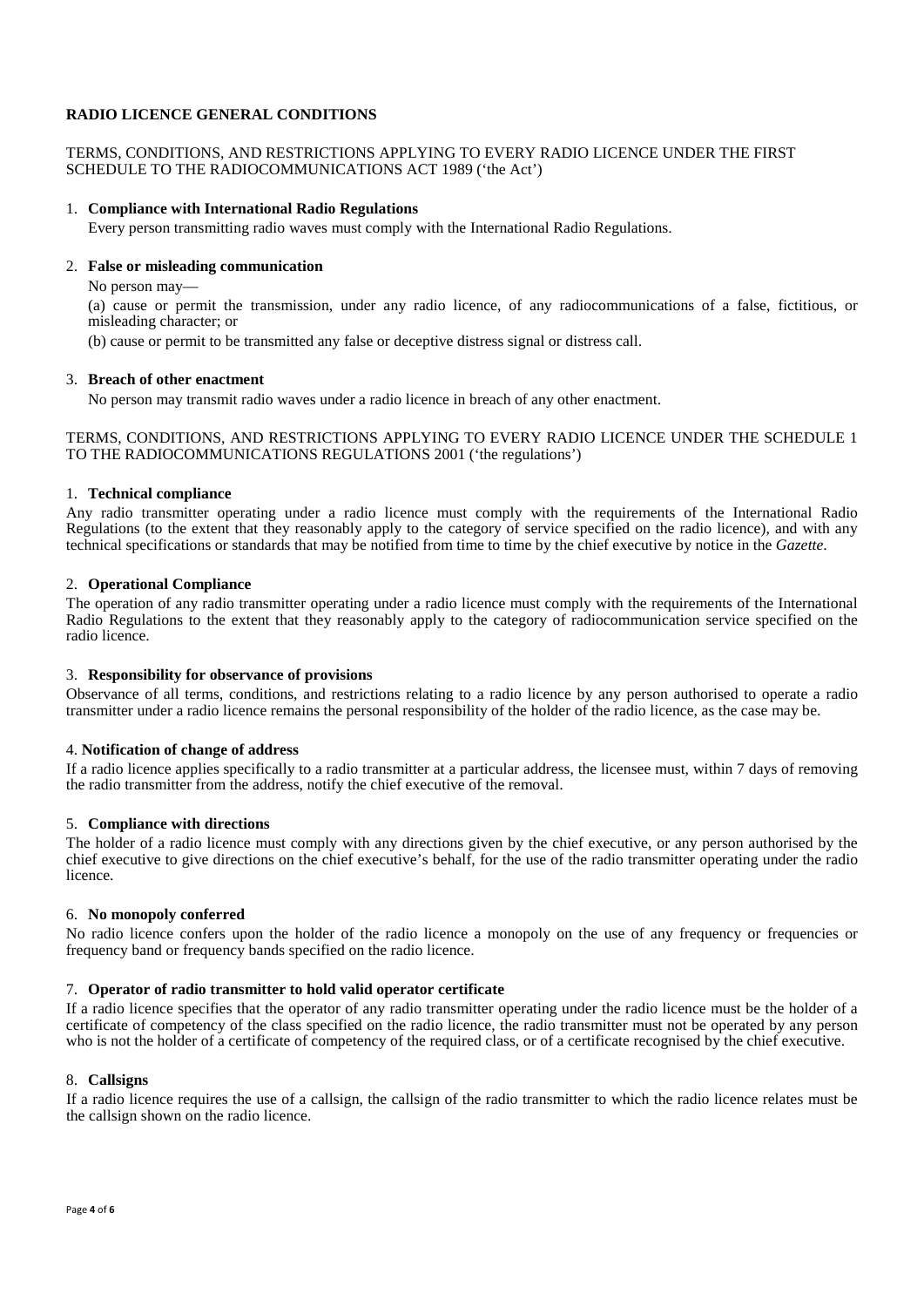#### 9. **Dismantling of radio transmitter when contravention has taken place**

If an authorised officer is of the opinion that a contravention of the Act or the regulations has taken place and requires that a radio transmitter cease operating, the licensee under the relevant radio licence must comply with the requirement.

#### **FURTHER CONDITIONS**

GENERAL TERMS, CONDITIONS, AND RESTRICTIONS APPLYING TO THIS RADIO LICENCE

- 1. Radio transmitters to which this radio licence relates must operate only on or at the frequency(ies), emission(s), power(s) and location(s) prescribed on this licence, or on any schedule annexed to this licence.
- 2. Nothing in this radio licence, the Act, the regulations, or the International Radio Regulations prohibits any person in distress from using any means at the person's disposal to attract attention, indicate the person's position, and obtain assistance.
- 3. While all reasonable care has been taken in the engineering of this radio licence, the nature of radio propagation is such that no guarantee can be given that harmful interference will not occur. In the event that harmful interference does occur, the licensee must comply with any direction given by the chief executive, including cessation of transmissions, until the cause of the harmful interference is identified and remedied.
- 4. The chief executive does not accept liability under any circumstances for any loss or damage of any kind as a consequence of action taken by the chief executive pursuant to these conditions.
- 5. The engineering of a radio licence does not imply reservation in perpetuity of the frequency shown on the radio licence.
- 6. The chief executive may, by notice in writing to the licensee, or by notice in the Gazette, modify, transfer, suspend, or revoke this radio licence.
- 7. This radio licence remains valid until revoked by the chief executive, or until the expiry date (where specified on the licence), whichever occurs first. If this radio licence is revoked at the request of the licensee, the date of revocation cannot precede the date of notification by the licensee.
- 8. For the period for which a licence is valid, a fee is payable in proportion to that period, rounded up to the nearest month.
- 9. Fees are prescribed in **Schedule 6** to The Radiocommunications Regulations 2001 and are inclusive of Goods and Services Tax.
- 10. Any fees payable that are not paid constitute a debt to the Crown until paid in full, and may be recovered from the person liable at the suit of the chief executive or the Registrar in any court of competent jurisdiction.
- 11. The chief executive or any inspector duly authorised by him shall be granted by the licence holder at all reasonable times entry to any place, premises or building for the purposes of ensuring compliance with this licence.
- 12. Should a management right be recorded by the chief executive under S9 of the Radiocommunications Act 1989 ('the Act') in respect of any frequency to which a radio licence relates, Part XIII of the Act shall cease to apply to that frequency and the radio licence shall cease to be in force.
- 13. All digital fixed service systems must adhere to latest Recommendation ITU-R F-1191, in regards to the necessary and occupied bandwidths of transmissions, by the emissions permitted under this licence.